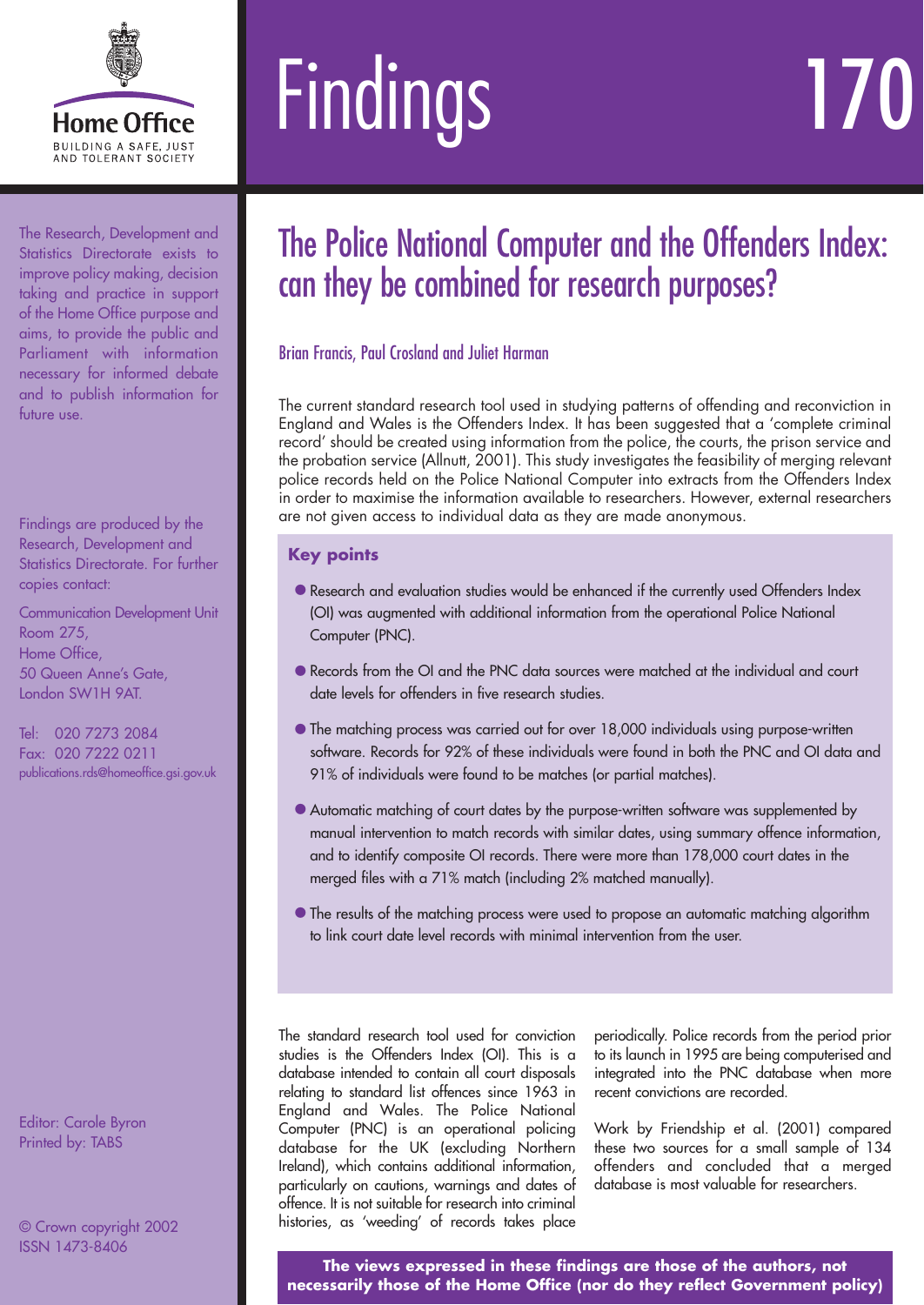The merits of the two record systems as research tools are compared in Tables 1 and 2.

#### **The research study**

These Findings focus on two aims of the study:

- for selected subgroups of cases, to match OI data with PNC data and to assess rates of matching
- to develop a strategy whereby, for any set of offenders, the two sets of information could be merged into a single data source.

Five research datasets were examined in detail. For some of the datasets, names were collected from an external agency (such as the probation or prison service) and the names tracked on both the PNC and OI. For other datasets, offender names were collected from one source and traced on the other.

The OI and PNC data are recorded at a number of levels. At the individual level, they contain personal information including name, date of birth, gender and Criminal Record Office number. Within each individual record there is a list of court appearances in date order. Court date level information includes police and court codes. Finally, each court appearance will have a list of offences. Offence level information includes the offence code, the plea and the court disposal. The PNC data contain offence dates, crime location, co-offender details, cautions, warnings and impending prosecutions, none of which is available on the OI.

#### **Table 1 Advantages and disadvantages of the PNC as a research tool**

**Advantages** 

Includes Scotland, England, Wales and British Transport Police

Complete history for older offenders if back records are converted

Information usually available more promptly than OI but some delays in data entry

Criminal histories built up by fingerprint verification

Information on cautions, warnings and impending prosecutions available

Dates of offence available

All offences recorded

Postcode information on crime location available

#### Disadvantages

Excludes Northern Ireland

Cannot search the database directly

Offence codes and disposal codes differ from the standard codes used by the Home Office Research, Development and Statistics Directorate

Disposal information of poor quality

Criminal histories may be split

Criminal histories 'weeded' – less important offences removed

Criminal histories deleted on death

This research focused on matching records at the court appearance level, as the PNC and OI use different coding systems to identify offences and disposals. Additionally, these codes have changed over time and the currently available conversion routines are not reliable enough to ensure accurate matching at the offence level.

Purpose-written software was developed for matching individual and court date level records, allowing manual intervention where necessary. The results of the matching process were used to develop an automatic matching algorithm.

#### **Matching process**

For each study, the PNC and OI files were 'levelled' to ensure that certain types of information present on the PNC but not on the OI were removed before comparing records. This included non-standard list offences, cautions, warnings, reprimands and impending prosecutions, convictions before 1964 and convictions outside England and Wales.

Using the purpose-written software the individuals in each research dataset were matched with the OI and PNC records on personal details such as name, date of birth and gender.

If the personal details agreed (or partially agreed), then the level of matching at the court date level was tested. Two conviction records were automatically accepted as belonging to the same person if the level of matching was high.

Court dates were sometimes matched manually if they were close and other details, such as court and police identifiers together with summaries of the number of offences at each court date for each of ten offence groups, agreed. Matches were, on occasion, 'partial', if the OI record appeared to contain composite information on more than one individual.

#### **Table 2 Advantages and disadvantages of the OI as a research tool**

#### Advantages

Complete conviction history for all offenders since 1963 Information on conviction dates, offences, disposals and courts

Can search OI by name, by offence code etc.

Subset of OI data (individuals are made anonymous) available at ESRC data archive

#### Disadvantages

Excludes Scotland and Northern Ireland

Not a complete history for older offenders

Delay in collection and processing of information

Criminal histories may contain composite information on more than one individual

Only standard list offences recorded

No cautions, warnings

No dates of offence – problem of pseudoreconvictions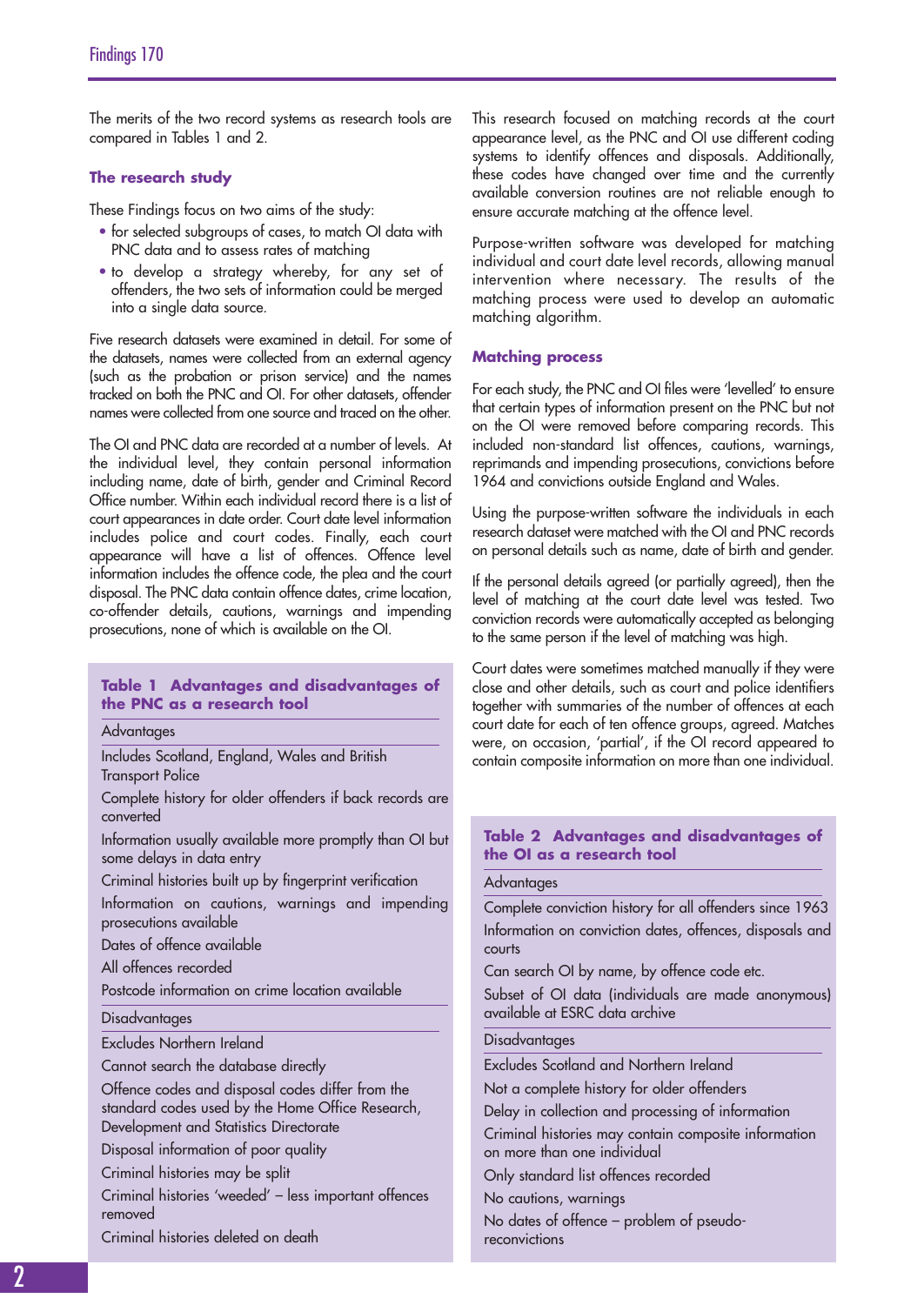| Table 3 Example of output from the matching software |                               |      |     |                 |                   |             |               |                      |                 |                   |             |  |
|------------------------------------------------------|-------------------------------|------|-----|-----------------|-------------------|-------------|---------------|----------------------|-----------------|-------------------|-------------|--|
|                                                      | Police National Computer data |      |     |                 |                   |             |               | Offenders Index data |                 |                   |             |  |
| No.                                                  | Record Court Police<br>code   | code |     | <b>Offences</b> | No.of<br>offences | Date        | Court<br>code | Police<br>code       | <b>Offences</b> | No.of<br>offences | Date        |  |
|                                                      | 1249                          | 17   |     | 1t              |                   | 12 Nov 1982 | 1249          | 17                   |                 |                   | 12 Nov 1982 |  |
| 10                                                   | 9998                          | 17   |     | 1b              |                   | 1 Feb 1988  | 460           | 17                   | 1b              |                   | 1 Feb 1988  |  |
| 17                                                   |                               |      |     |                 |                   |             | 1249          | 17                   | 1v              |                   | 9 Mar 1998  |  |
| 18                                                   | 1249                          |      | lv. | 1o              | $\mathcal{P}$     | 19 Mar 1998 |               |                      |                 |                   |             |  |
| 19                                                   | 1249                          |      | 1v  | lo              |                   | 17 Apr 1998 | 1249          |                      | 2v              |                   | 17 Apr 1998 |  |

Notes: 1. Offence codes are v = violence, b = burglary, t = theft, o = other. 2. Only 5 court dates shown from a record of 21 entries; missing court code indicated by 9998.

#### **Results**

The matching process was carried out for over 18,000 individuals over the five research datasets. Records for 92% of these individuals were found in both the PNC and OI data, and the records of 91% of individuals were found to be matches (or partial matches).

Table 3 shows the partial record of an individual produced by the matching software, with three examples of matching court dates and two unmatched court dates that may be manually matched. The court dates from the PNC and OI data are listed with information on court and police codes, numbers of offences in ten offence categories (e.g. violence, burglary, theft and criminal damage) and total number of recorded offences. The details may not always match. There were 21 conviction dates for this offender and 17 (80%) were common to both files. In addition to the matched dates, unlinked records likely to refer to the same conviction, such as lines 17 (OI) and 18 (PNC), which differ by only one digit in the day of conviction may be manually matched.



#### **Figure 2 Match rates for court dates by gender**



There were more than 178,000 court dates in the merged files covering the five studies, of which 71% were found to be matches (Figure 1).

The difference in the rates of matching for men (71%) and women (64%), illustrated in Figure 2, was statistically significant.

For most of the studies the match rate gradually improved over time. The overall match rate increased from 50% for the period before 1970 (with the two data sources contributing approximately equal numbers of unmatched records), to 73% for 1995 onwards, as shown in Figure 3.

Court date match rates by police authority after 1974 for over 15,000 individuals in the three larger studies were examined. They showed low rates of matching (averaging around 65%) for the Metropolitan Police area and for the City of London compared to rates of 80–90% for many Northern, Midlands and South Western forces.

The average number of offences contributed by the two data sources for each matched court date was compared. This indicated that before 1990 the PNC contributed a larger number of offences than the OI, and that from 1990